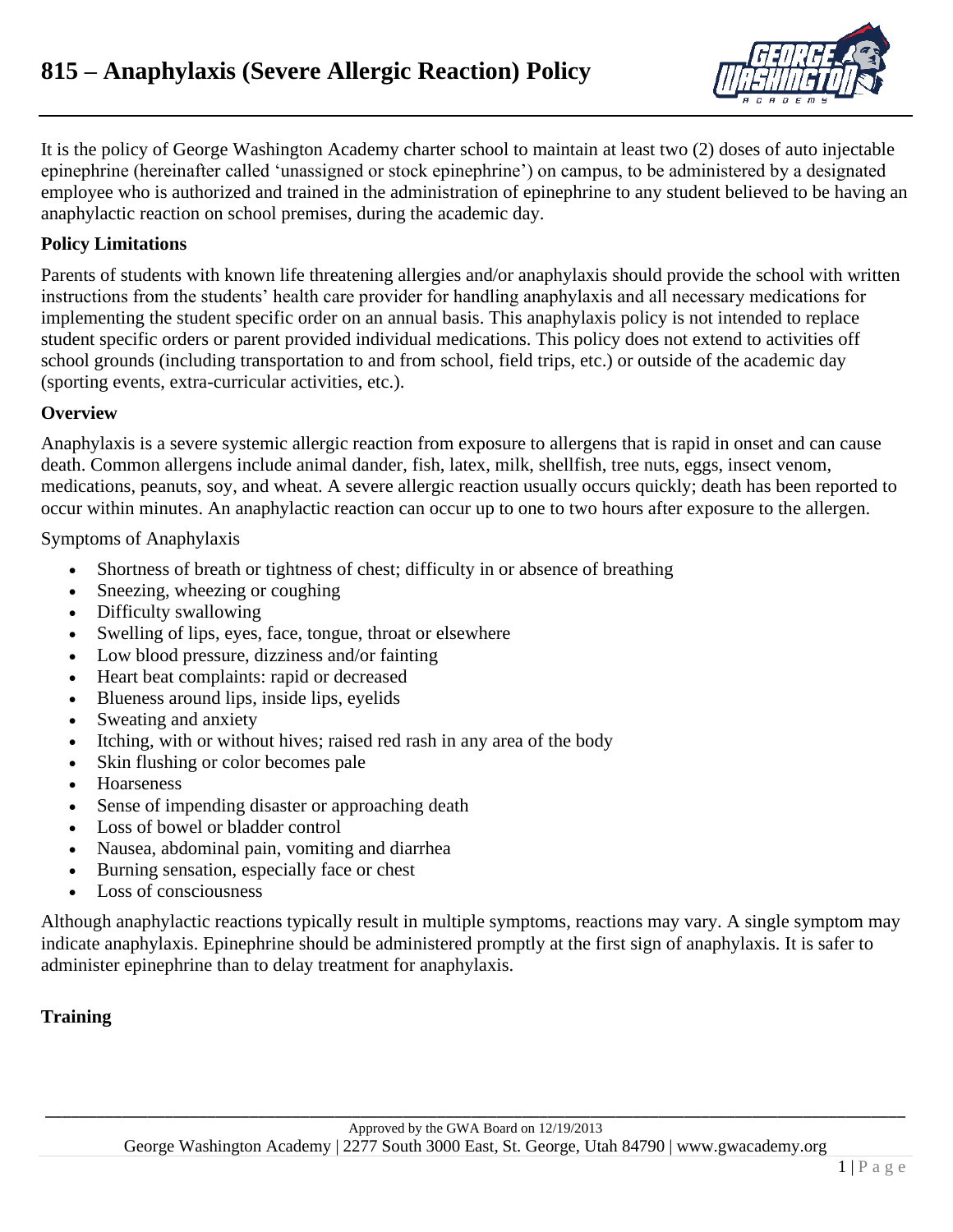**\_\_\_\_\_\_\_\_\_\_\_\_\_\_\_\_\_\_\_\_\_\_\_\_\_\_\_\_\_\_\_\_\_\_\_\_\_\_\_\_\_\_\_\_\_\_\_\_\_\_\_\_\_\_\_\_\_\_\_\_\_\_\_\_\_\_\_\_\_\_\_\_\_\_\_\_\_\_\_\_** Administration and all front office staff shall be trained in the administration of epinephrine by auto-injector. Only trained personnel should administer epinephrine to a student believed to be having an anaphylactic reaction. Training shall be conducted annually or more often as needed.

### **Responding to Anaphylaxis**

If student-specific orders are on file they should be followed for students with known life threatening allergies and/or anaphylaxis.

For suspected anaphylaxis without specific orders:

- 1. Based on symptoms, determine that an anaphylactic reaction is occurring.
- 2. Act quickly. It is safer to give epinephrine than to delay treatment. This is a life and death decision.
- 3. Determine the proper dose and administer epinephrine. Note the time.
- 4. Direct someone to call 911 and request medical assistance. Advise the 911 operator that anaphylaxis is suspected and that epinephrine has been given.
- 5. Stay with the person until emergency medical services (EMS) arrives.
- 6. Monitor their airway and breathing.
- 7. Reassure and calm person as needed.
- 8. Call or contact the Principal or other member of administration and advise of the situation.
- 9. Direct someone to call parent/guardian
- 10. If symptoms continue and EMS is not on the scene, administer a second dose of epinephrine 5 to 15 minutes after the initial injection. Note the time.
- 11. Administer CPR if needed.
- 12. EMS to transport individuals to the emergency room. Document individual's name, date, and time the epinephrine was administered on the used epinephrine auto-injector and given to EMS to accompany the individual to the emergency room.
- 13. Even if symptoms subside, 911 must still respond and the individual must be evaluated by a physician. A delayed or secondary reaction may occur.
- 14. Document the incident and complete the incident report.
- 15. Replace epinephrine stock medication as appropriate.

# **Post Event Actions**

- Once epinephrine is administered, local Emergency Medical Services (911) shall be activated and the student transported to the emergency room for follow up care. In some reactions, the symptoms go away, only to return one to three hours later. This is called a "biphasic reaction." Often these second-phase symptoms occur in the respiratory tract and may be more severe than the first-phase symptoms. Therefore, follow up care with a health care provider is necessary. The student will not be allowed to remain at school or return to school on the day epinephrine is administered.
- Document the event
- Complete incident report
- Replace epinephrine stock medication immediately

# **Storage, Access and Maintenance**

Epinephrine should be stored in a safe, unlocked and accessible location, in a dark place at room temperature (between 59-86 degrees F). Epinephrine should not be maintained in a locked cabinet or behind locked doors. Staff should be made aware of the storage location in each school. It should be protected from exposure to heat, cold or freezing temperatures. Exposure to sunlight will hasten deterioration of epinephrine more rapidly than exposure to